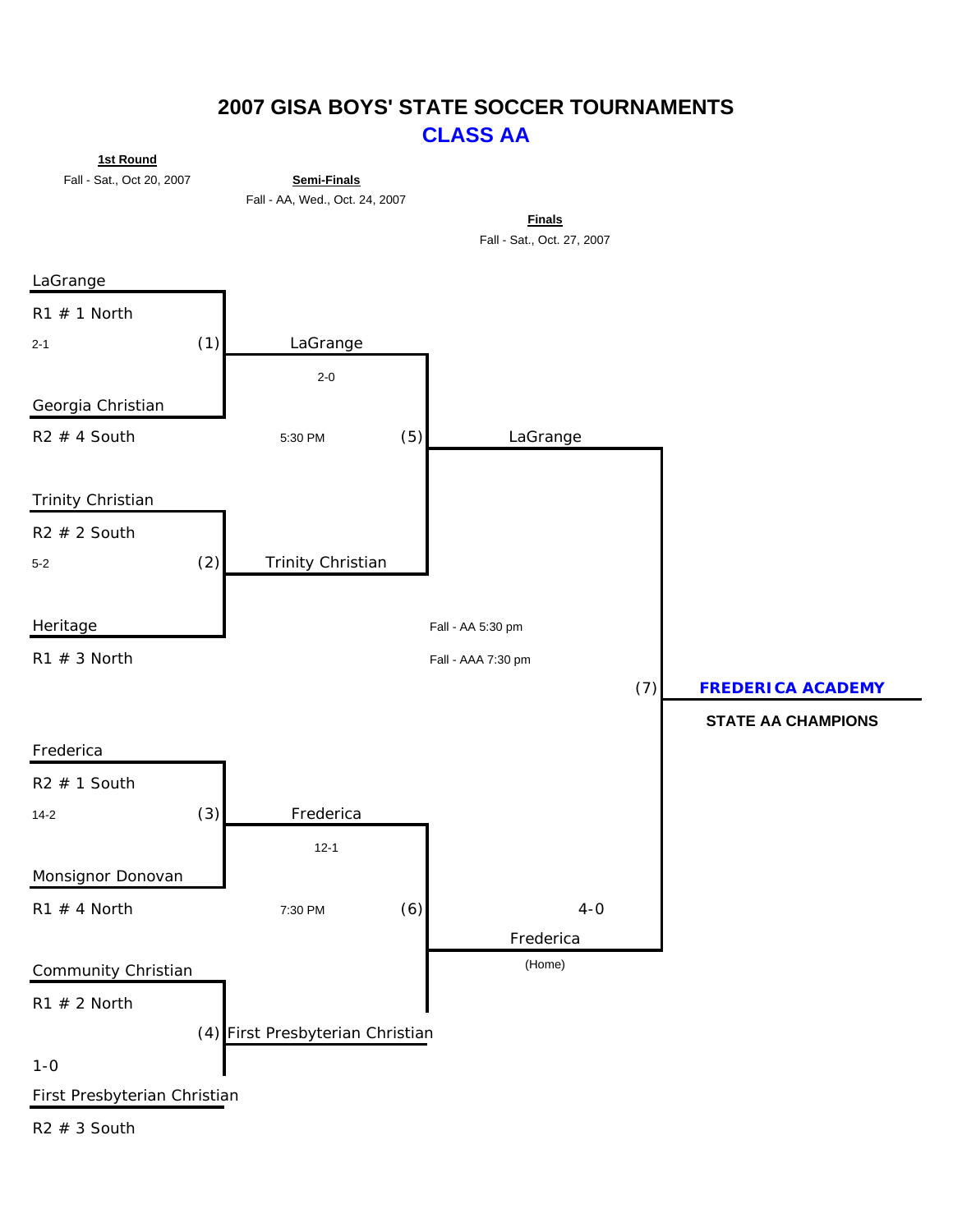### **2007 GISA BOYS' STATE SOCCER TOURNAMENTS CLASS AAA**

**1st Round**

Fall - Sat., Oct 20, 2007 **Semi-Finals**

Fall - AAA, Thu., Oct. 25, 2007

**Finals** Fall - Sat., Oct. 27, 2007

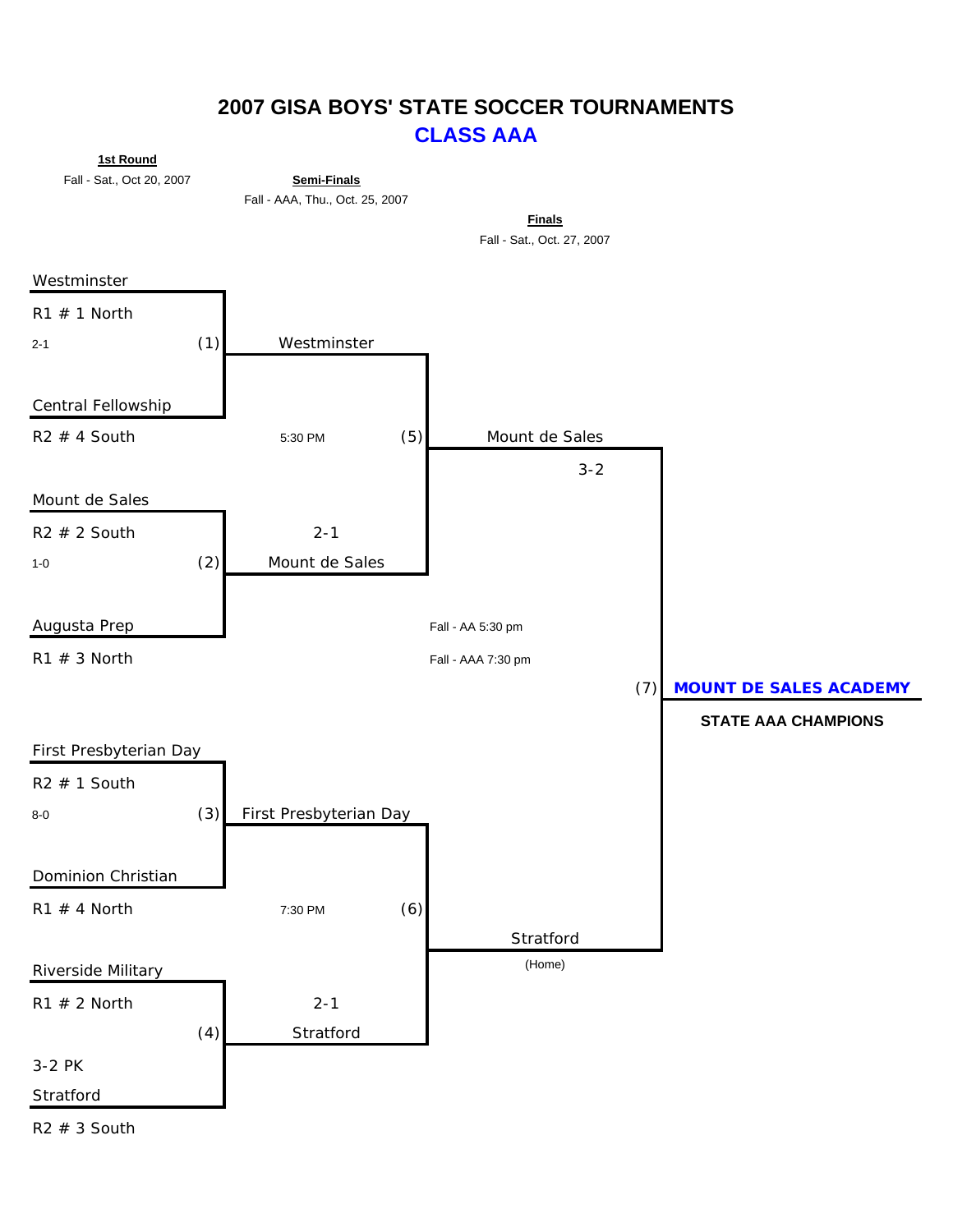# **2007 GISA ALL STATE BOYS SOCCER TEAM**

## *CLASS AA*

| <b>PLAYER</b>         | <b>SCHOOL</b>                       | $\underline{GR}$ | POS       |
|-----------------------|-------------------------------------|------------------|-----------|
| <b>Fran Twohig</b>    | Frederica                           | F                | JR        |
| David Hurtado         | Frederica                           | F                | <b>SR</b> |
| Jacob Hurtado         | Frederica                           | <b>DEF</b>       | JR        |
| <b>Matt Barrow</b>    | Frederica                           | <b>MF</b>        | <b>SR</b> |
| Jon Morgan            | Frederica                           | MF               | <b>SR</b> |
| <b>Elliot Post</b>    | Frederica                           | <b>DEF</b>       | JR.       |
| <b>Alex Barfoot</b>   | <b>Trinity Christian</b>            | F                | <b>SR</b> |
| Eli Green             | <b>Trinity Christian</b>            | MF               | <b>JR</b> |
| <b>Gant Hampton</b>   | <b>Trinity Christian</b>            | DEF              | <b>SR</b> |
| <b>Grant Colson</b>   | Georgia Christian                   | <b>GK</b>        | SO        |
| <b>Ben Nelson</b>     | Georgia Christian                   | <b>DEF</b>       | <b>SR</b> |
| <b>Joey Bell</b>      | First Presbyterian Christian        | MF               | JR        |
| <b>Colin Williams</b> | <b>First Presbyterian Christian</b> | F                | <b>FR</b> |
| Kristian Eby          | <b>First Presbyterian Christian</b> | MF               | FR        |
| <b>Garrett Cooper</b> | <b>Community Christian</b>          | MF               | <b>SR</b> |
| <b>Josh Hale</b>      | Heritage                            | MF               | <b>SR</b> |
| Royce Eldridge        | Heritage                            | <b>DEF</b>       | <b>SR</b> |
| David Kim             | Heritage                            | MF               | SO        |
| <b>Shea Glassman</b>  | <b>Monsignor Donovan</b>            | D                | <b>SR</b> |
| David Lindsey         | <b>Oak Mountain</b>                 | F                | <b>SR</b> |
| Ryan Lynch            | <b>Calvary Christian</b>            | MF               | JR.       |
| <b>Connor Jones</b>   | LaGrange                            | MF               | JR        |
| <b>Bo Heath</b>       | LaGrange                            | F                | JR        |
| <b>Matt Piestrak</b>  | LaGrange                            | F                | JR        |



**Coach-of-the-Year: Mike Petite LaGrange**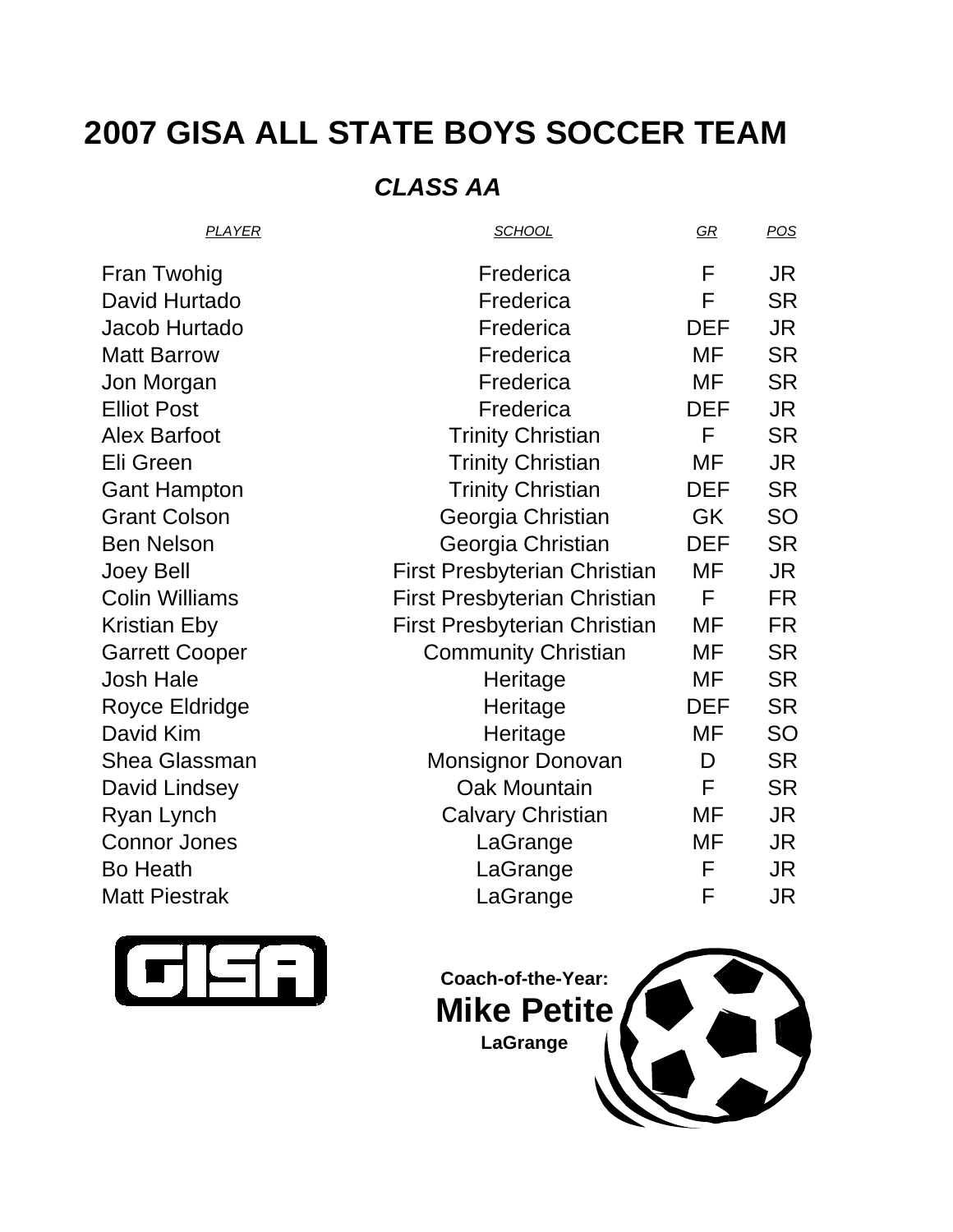# **2007 GISA ALL STATE BOYS SOCCER TEAM**

## *CLASS AAA*

| <b>PLAYER</b>           | <b>SCHOOL</b>             | $\underline{GR}$ | <u>POS</u> |
|-------------------------|---------------------------|------------------|------------|
| <b>Daniel Smith</b>     | Westminster               | F                | JR         |
| <b>Aaron Harris</b>     | Westminster               | <b>DEF</b>       | <b>SO</b>  |
| <b>Jason Klein</b>      | <b>Riverside Military</b> | CB               | <b>SR</b>  |
| Dubem Anachebe          | <b>Riverside Military</b> | F                | <b>SR</b>  |
| Daniel Vergara          | <b>Riverside Military</b> | F                | JR         |
| <b>Madison Harte</b>    | Augusta Prep              | MF               | <b>SR</b>  |
| Alex Levy               | Augusta Prep              | F                | <b>SO</b>  |
| Jared Kopman            | Weber                     | GK               | <b>SR</b>  |
| Dusty Johnson           | John Milledge             | MF               | <b>SR</b>  |
| <b>Bryant Allen</b>     | <b>First Presbyterian</b> | GK               | <b>FR</b>  |
| <b>Caleb Foxworth</b>   | <b>First Presbyterian</b> | F                | <b>SR</b>  |
| <b>Jon Adams</b>        | <b>First Presbyterian</b> | $\mathsf C$      | <b>SR</b>  |
| <b>Tyler Ricketson</b>  | <b>First Presbyterian</b> | MF               | <b>SR</b>  |
| <b>Will Scott</b>       | <b>First Presbyterian</b> | <b>DEF</b>       | <b>SR</b>  |
| <b>Chibuzo Nwosu</b>    | Mount de Sales            | F                | <b>SO</b>  |
| <b>Julian Eberhardt</b> | <b>Mount de Sales</b>     | MF               | <b>SR</b>  |
| <b>Jonathan Miller</b>  | Mount de Sales            | <b>DEF</b>       | <b>SR</b>  |
| <b>David Garofalo</b>   | Mount de Sales            | MF               | <b>JR</b>  |
| Alasane Kane            | <b>Stratford</b>          | F                | <b>SR</b>  |
| <b>Nick Whitehead</b>   | <b>Stratford</b>          | <b>DEF</b>       | <b>SR</b>  |
| <b>Aaron McClain</b>    | <b>CFCA</b>               | F                | <b>SR</b>  |
| <b>Michael Nadeau</b>   | <b>CFCA</b>               | F                | <b>SR</b>  |
| Evan Boyd               | Deerfield/Windsor         | GK               | <b>JR</b>  |
| Dalton Windham          | <b>Tattnall Square</b>    | <b>DEF</b>       | <b>SR</b>  |
|                         | $\sqrt{2}$                |                  |            |



**Coach-of-the-Year: Iain Jones Mount de Sales**